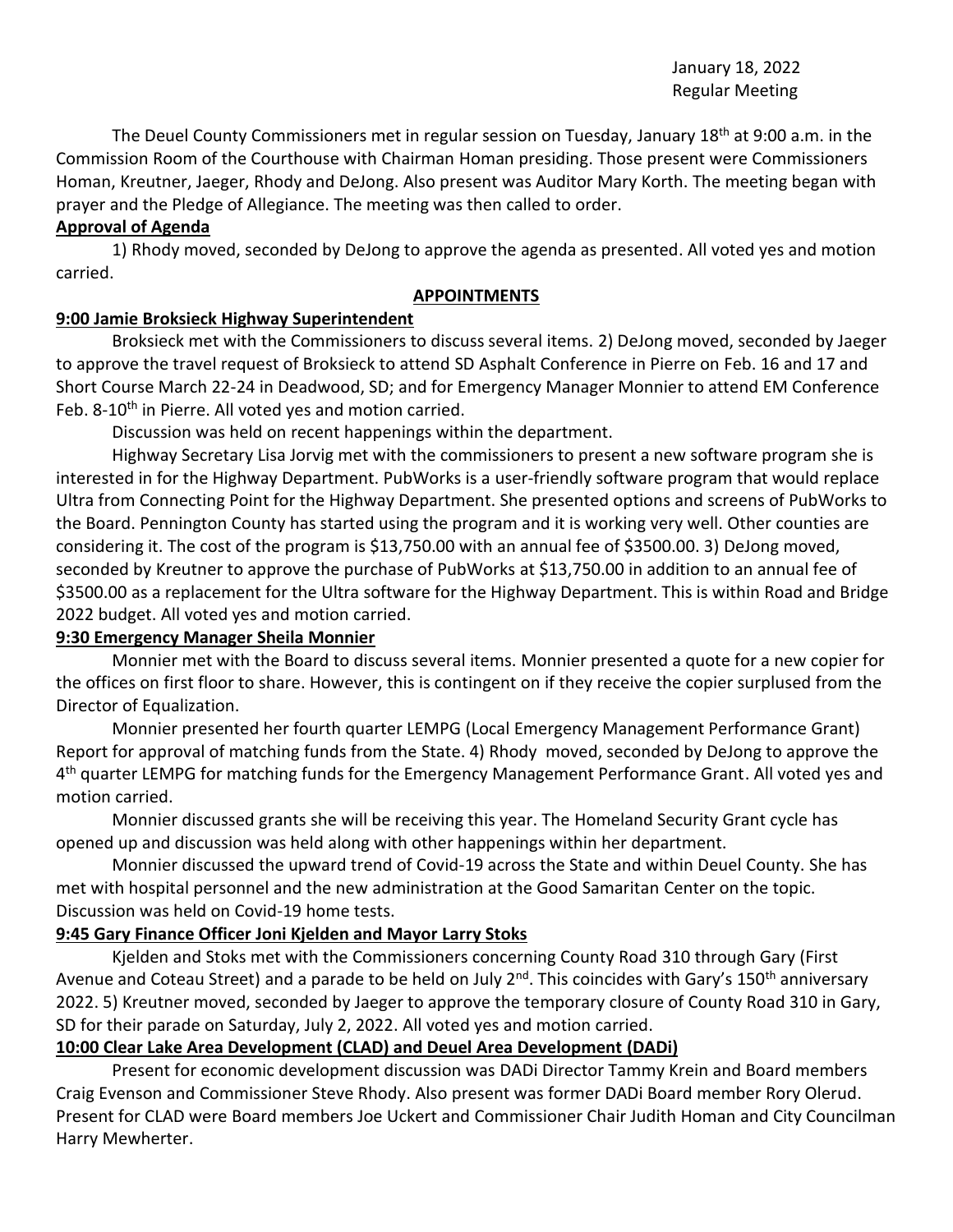Commissioner Jaeger researched funds and the merger of ECDC to the Deuel County Industrial Fund. This happened throughout 2014. The County supports \$8000.00 annually to this fund which most recently has supported Wildlife Estates. This is separate from day to day expenses incurred by DADi. The balance sheets from DCIF were presented. Discussion was held on the fund. Some history was provided on the merger as well as future development of the County and local communities. Discussion was held on housing development within the entire County as well as local industrial development. Workforce housing and jobs offered within the County were discussed. Much discussion was back and forth between all members. Chairperson Homan thanked everyone for their comments.

After discussion 6) Jaeger moved, seconded by Kreutner to make no amendments to the 2022 Economic Development budget concerning funding for DADi and the Deuel County Industrial Fund (will remain the same as discussed and approved). Also to start \$4500.00 payments to Clear Lake Industrial Fund in February and May with a review of progress report due in June 2022 for both CLAD and DADi. All voting yes, Homan abstained from the vote. Majority vote, motion carried.

### **10:45 Director of Equalization Donna Rhody**

Director Rhody met with the Commissioners for approval of an eStudio3015 copier for \$6075.00 which is within budget. She questioned the need for approval of items already approved within budget as budget approval is generally spending authority. Discussion was held with Auditor Korth and also Sheriff Borg present. The Board agreed that budget approval is spending authority. No motions needed.

#### **11:00 Sheriff Cory Borg**

Borg met with the Commissioners for approval of the REIM Contract with Watertown Police Department. This allows access to Watertown PD systems and use of software. 7) DeJong moved, seconded by Jaeger to approve the REIM Contract with Watertown Police Department. All voted yes and motion carried.

# **11:30 State's Attorney Teree Nesvold**

Nesvold was unavailable for the meeting.

### **OLD BUSINESS**

No old business.

#### **NEW BUSINESS**

8) Jaeger moved, seconded by Rhody approve Resolution 2022-01 Salary Resolution. All voted yes and motion carried.

# **#2022-01 SALARY RESOLUTION**

WHEREAS, the Deuel County Commission must establish and publish salaries of all officials and employees of the county in January following the statutes set forth under SDCL 6-1-10. (Monthly or hourly where applicable)

Gary Jaeger 1804.67; Gary DeJong 1723.47; Roger Kreutner 1713.32; Steve Rhody 1733.62; Judith Homan 1713.32; Mary Korth 4785.39; Shirley Quail 23.67 hr.; Stacy Irish 15.81 hr.; Jennifer Mewherter 3983.20; Theresa Martinmaas 16.45 hr.; Teree Nesvold 5037.13; Rita Schiefelbein 18.64 hr.; Scott Ruby 19.33 hr.; Jamie Hintz \$18.08 hr.; Donna Rhody 5065.66; Debra Meguire 18.76 hr.; Thomas Pauli 18.37 hr.; Casey Severson 4127.07; Renae Engelkes 16.84 hr.; Dennis Evenson 1215.88; Cory Borg 4931.33; Tyrel Wik 3726.67; Mike Burns 4288.27; Dillon Krosch 3409.47; Mindi Dailey 18.73 hr.; Rebecca Burns 15.81 hr.; Jamie Broksieck 4437.33; Lisa Jorvig 17.22 hr.; Richard Eidet 20.90 hr.; Marty Brown 23.91 hr.; Kirk Berge 22.04 hr.; Dana Nelson 20.65 hr.; Dallas Olson 20.90 hr.; Jeff Swanz 20.22 hr.; Jaime Araiza 19.21 hr.; Ryan Severson 18.56 hr.; Ryan Bjerke 18.67 hr.; Jacob Salanoa 18.42 hr.; Nathanial Adkins 18.42 hr.; Chris Sturm 18.17 hr.; James Perkins 20.50 hr.; Dawn Fritz 21.80 hr.; Keith Goens 1558.40 (18.50 hr. spraying); Jordan Mack 17.25 hr.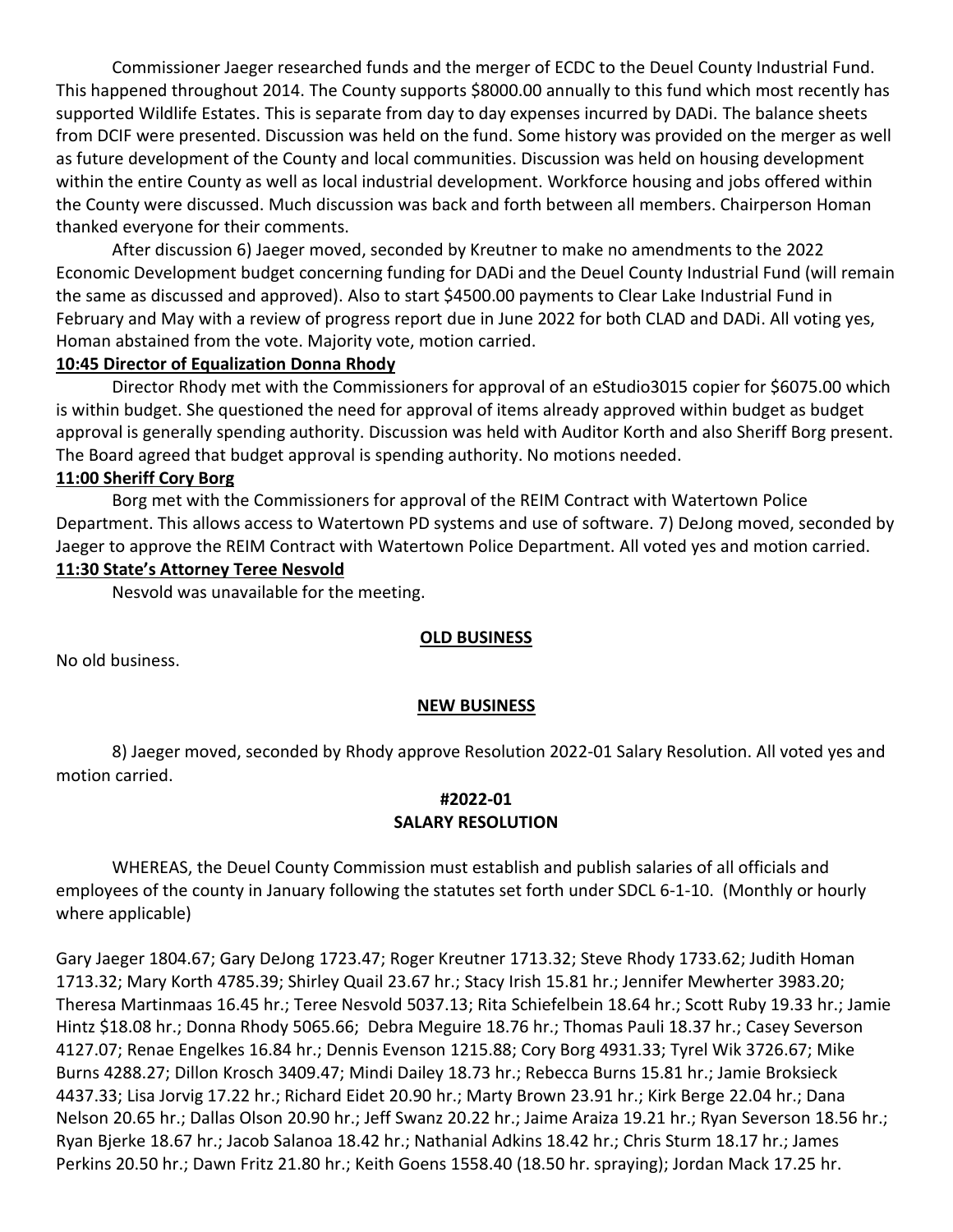spraying and 14.25 hr. custodial; Sheila Monnier 21.74 hr.; Jodi Theisen 3960.67 plus 125.00 per zoning meeting;

Longevity pay as given in the past is now included in the hourly or salary rate of each employee according to their continued years of service.

The county pays the single health insurance premium benefit for full time employees (and an additional \$100 for two party and family policy) and life insurance benefits through a 125-cafeteria plan. Clothing allowance for the Emergency Manager will be \$125 paid in lump sum with first payroll check of the year.

# **TRAVEL EXPENSE**

Mileage 2012 **Mileage** 2012 **Mileage** 2012 **Mileage** 2012 **Mileage** 2012 **Mileage** 2012 **Mileage** 2012 **Mileage** 2012 **Mileage** 2012 **Mileage** 2012 **Mileage** 2012 **Mileage** 2012 **Mileage** 2012 **Mileage** 2012 **Mileage** 2012 (plus lodging and registration)

# **MEALS AT STATE RATE**

| <b>Breakfast</b>                                       | 6.00                                                                                       |
|--------------------------------------------------------|--------------------------------------------------------------------------------------------|
| Lunch                                                  | 14.00                                                                                      |
| Dinner                                                 | 20.00                                                                                      |
|                                                        | NOW THEREFORE BE IT RESOLVED, that the Deuel County Commission of Deuel County does hereby |
| adopt the Salary Resolution 2022-01 for the year 2022. |                                                                                            |
| Dated this 18th day of January, 2022.                  |                                                                                            |

Mary J. Korth Auditor **Chairman** 

# **Committee Assignments Amendment; First District Contract; Surveyor Contract; MOU with SDSU**

\_\_\_\_\_\_\_\_\_\_\_\_\_\_\_\_\_\_\_\_\_\_\_ \_\_\_\_\_\_\_\_\_\_\_\_\_\_\_\_\_\_\_\_\_\_

9) DeJong moved, seconded by Rhody to approve the Amended Committee Assignments for 2022. All voted yes and motion carried.

# **COMMITTEE ASSIGNMENTS 2022**

JUDITH HOMAN: Fair Board/Extension, Director of Equalization Office, Auditor's Office, Salary Committee, Board of Adjustment Member

STEVE RHODY: Weed Board, Highway Department, ICAP, Register of Deeds Office, Deuel Area Development (DADi)

GARY JAEGER: Auditor's Office, First District Assoc. Loc. Gov't Rep., Soil Conservation Rep., Sheriff's Dept., Board of Adjustment Alternate

ROGER KREUTNER: Register of Deeds Office, Health Nurse Office, Treasurer's Office, Highway Department, Health Insurance, Director of Equalization Office, Board of Adjustment Alternate